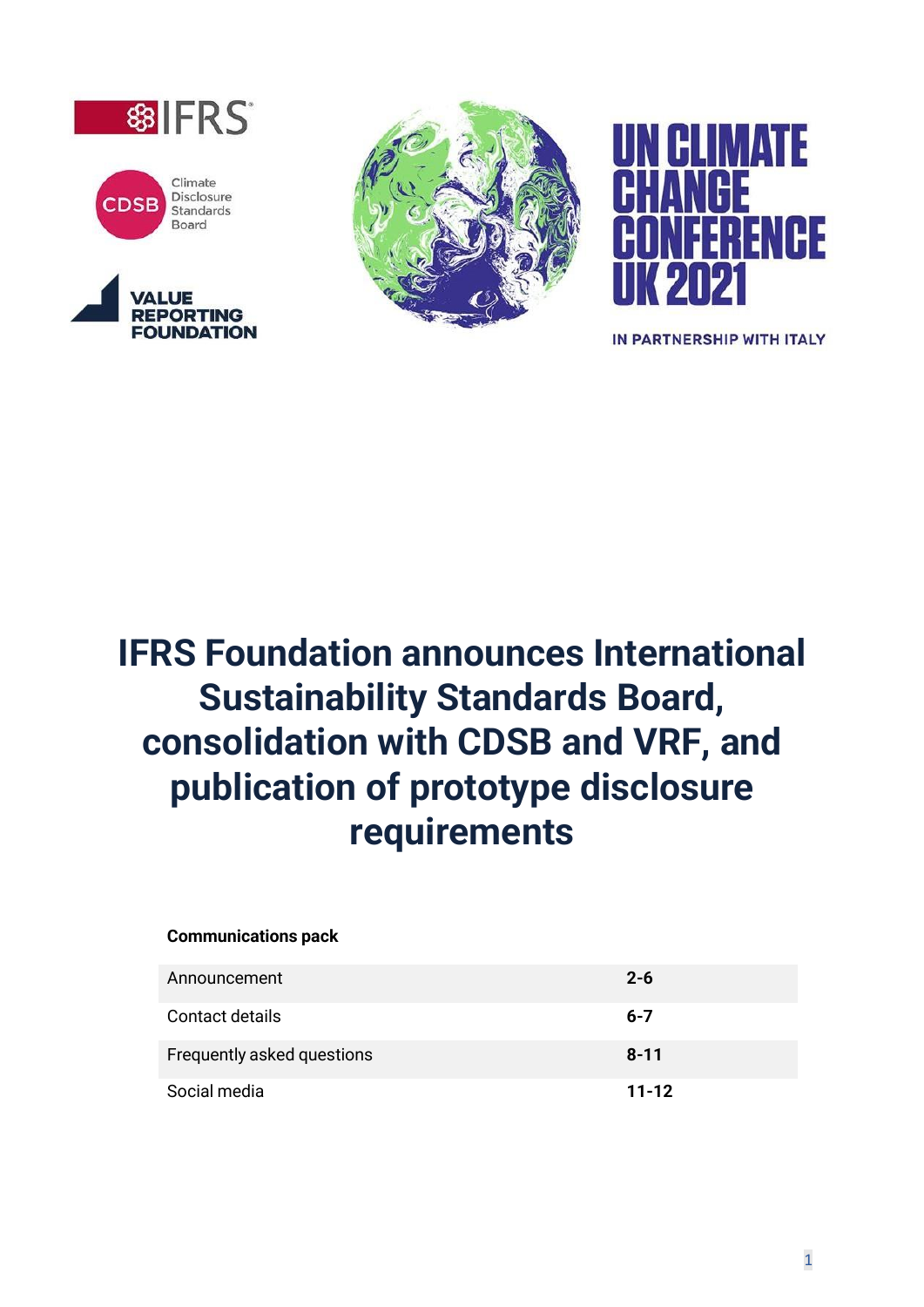### **IFRS Foundation announces International Sustainability Standards Board, consolidation with CDSB and VRF, and publication of prototype disclosure requirements**

**As world leaders meet in Glasgow for COP26, the UN global summit to address the critical and urgent issue of climate change, the IFRS Foundation Trustees (Trustees) announce three significant developments to provide the global financial markets with high-quality disclosures on climate and other sustainability issues:**

- The formation of a new International Sustainability Standards Board (ISSB) to develop in the public interest—a comprehensive global baseline of high-quality sustainability disclosure standards to meet investors' information needs;
- A commitment by leading investor-focused sustainability disclosure organisations to consolidate into the new board. The IFRS Foundation will complete consolidation of the Climate Disclosure Standards Board (CDSB—an initiative of CDP) and the Value Reporting Foundation (VRF—which houses the Integrated Reporting Framework and the SASB Standards) by June 2022;
- The publication of prototype climate and general disclosure requirements developed by the Technical Readiness Working Group (TRWG), a group formed by the IFRS Foundation Trustees to undertake preparatory work for the ISSB. These prototypes are the result of six months of joint work by representatives of the CDSB, the International Accounting Standards Board (IASB), the Financial Stability Board's Task Force on Climate-related Financial Disclosures (TCFD), the VRF and the World Economic Forum (Forum), supported by the International Organization of Securities Commissions (IOSCO) and its Technical Expert Group of securities regulators. The TRWG has consolidated key aspects of these organisations' content into an enhanced, unified set of recommendations for consideration by the ISSB.

Together, these developments create the necessary institutional arrangements, set out in the Foundation's revised *Constitution* [link], and lay the technical groundwork for a global sustainability disclosure standard-setter for the financial markets. They fulfil the growing and urgent demand for streamlining and formalising corporate sustainability disclosures.

The ISSB will sit alongside and work in close cooperation with the IASB, ensuring connectivity and compatibility between IFRS Accounting Standards and the ISSB's standards—IFRS Sustainability Disclosure Standards. To ensure public interest legitimacy, both boards will be overseen by the Trustees, who are in turn accountable to a Monitoring Board of capital market authorities responsible for corporate reporting in their jurisdictions. The ISSB and the IASB will be independent, and their standards will complement each otherto provide comprehensive information to investors and other providers of capital.

#### **Proven demand**

Financial markets need to assess the risks and opportunities facing individual companies which arise from environmental, social and governance (ESG) issues, as these affect enterprise value. This is driving significant demand for high-quality information. Investors and other providers of capital want global sustainability disclosure standards that meet their information needs. Voluntary reporting frameworks and guidance have prompted innovation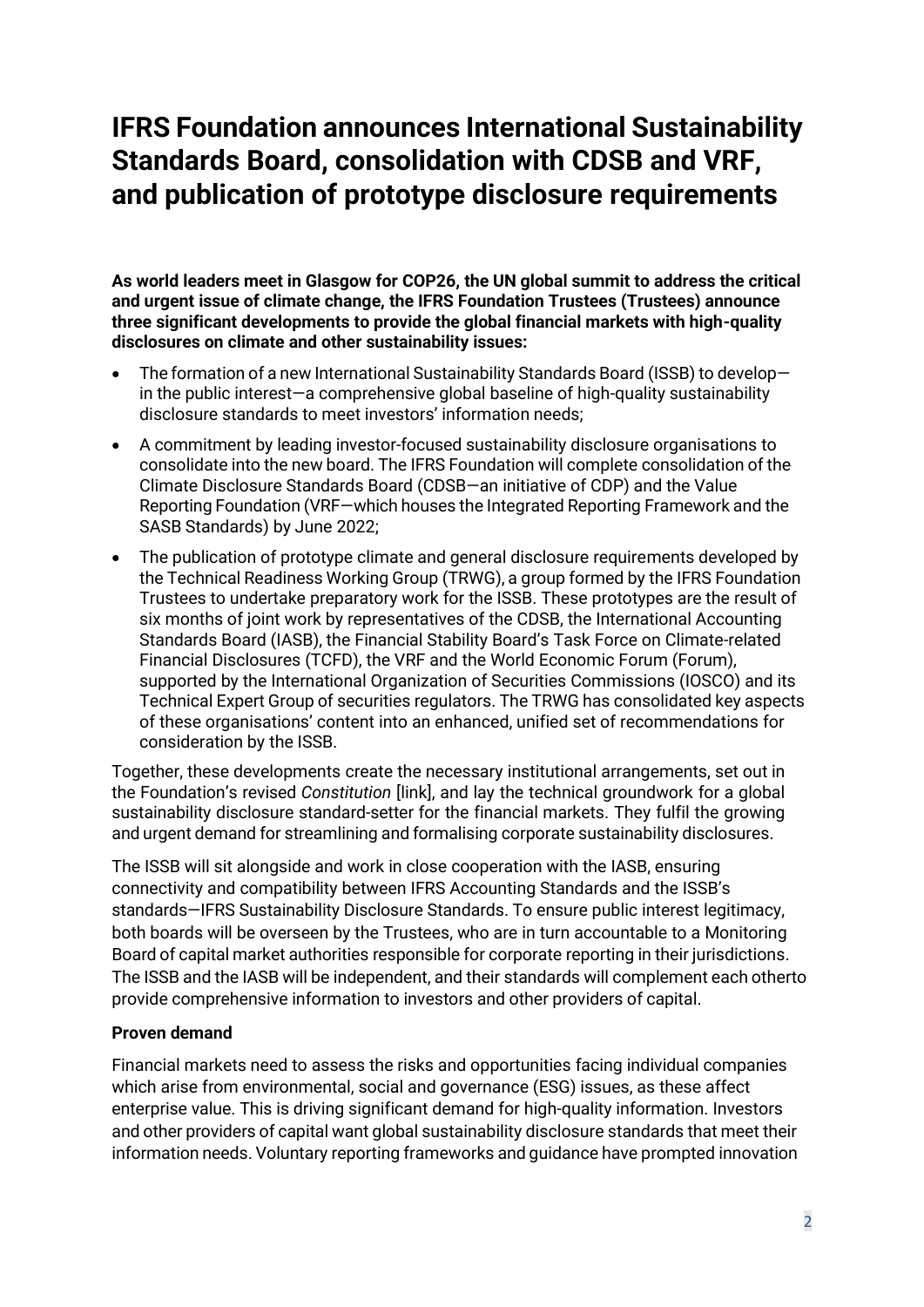and action, although fragmentation has also increased cost and complexity for investors, companies and regulators.

Many investors and regulators have called for the IFRS Foundation to build upon market-led initiatives and to use its experience in creating accounting standards used in more than 140 jurisdictions to bring globally comparable reporting on sustainability matters to the financial markets.

The Trustees' decision to create the ISSB is informed by the feedback received in their two public consultations, discussions with advisory groups, frequent dialogue with the IFRS Foundation Monitoring Board, and with support from IOSCO and others.

#### **Comprehensive global baseline**

The ISSB will develop IFRS Sustainability Disclosure Standards, including disclosure requirements that address companies' impacts on sustainability matters relevant to assessing enterprise value and making investment decisions. The ISSB's standards will enable companies to provide comprehensive sustainability information for the global financial markets. The standards will be developed to facilitate compatibility with requirements that are jurisdiction specific or aimed at a wider group of stakeholders (for example, the European Union's planned Corporate Sustainability Reporting Directive as wellas initiatives in the Americas and Asia-Oceania).

The G20 Rome Leaders' [Declaration](https://www.g20.org/wp-content/uploads/2021/10/G20-ROME-LEADERS-DECLARATION.pdf) and the [Financial](https://www.fsb.org/2021/10/fsb-welcomes-tcfd-status-report-2/) Stability Board have both welcomedthe IFRS Foundation's work programme to develop global baseline standards for sustainability disclosures.

#### **Consolidating and building on existing initiatives**

Consistent with feedback received through consultation, the ISSB will build on the work of existing investor-focused reporting initiatives to become the global standard-setter for sustainability disclosures for the financial markets. To achieve this goal, the IFRS Foundation has reached commitments with the CDSB, whose secretariat is hosted by CDP, and the VRF to consolidate their technical expertise, content, staff and other resources withthe IFRS Foundation. It is intended that the technical standards and frameworks of the CDSBand the VRF, along with those of the TCFD and the Forum Stakeholder Capitalism Metrics, will provide a basis for the technical work of the new board.

Recognising the urgency and the desire to provide the ISSB with a solid foundation on whichto start its work, the Trustees created the TRWG — comprising representatives from the CDSB, TCFD, IASB, VRF and the Forum — to provide recommendations to the ISSB. The TRWG has concluded its work on two prototype documents published today [link]— one which focuses on climate-related disclosures that build on the TCFD's recommendations and includes industry-specific disclosures, and a second that sets out general sustainability disclosures. The ISSB will consider the prototypes as part of its initial work programme.

#### **Informed by expert advice**

The ISSB will draw upon expertise from several advisory groups. Technical advice on sustainability matters will be provided to the ISSB by a new Sustainability Consultative Committee, whose members will include the International Monetary Fund, the Organisation for Economic Co-operation and Development, the United Nations, the World Bank and additional expert members drawn from public, private and non-governmental organisations.

The remit and expertise of the IFRS Advisory Council will be extended to provide strategic sustainability-related advice and counsel to the ISSB, as well as the Trustees and the IASB. Finally, the Trustees have formed a working group to create a mechanism for formal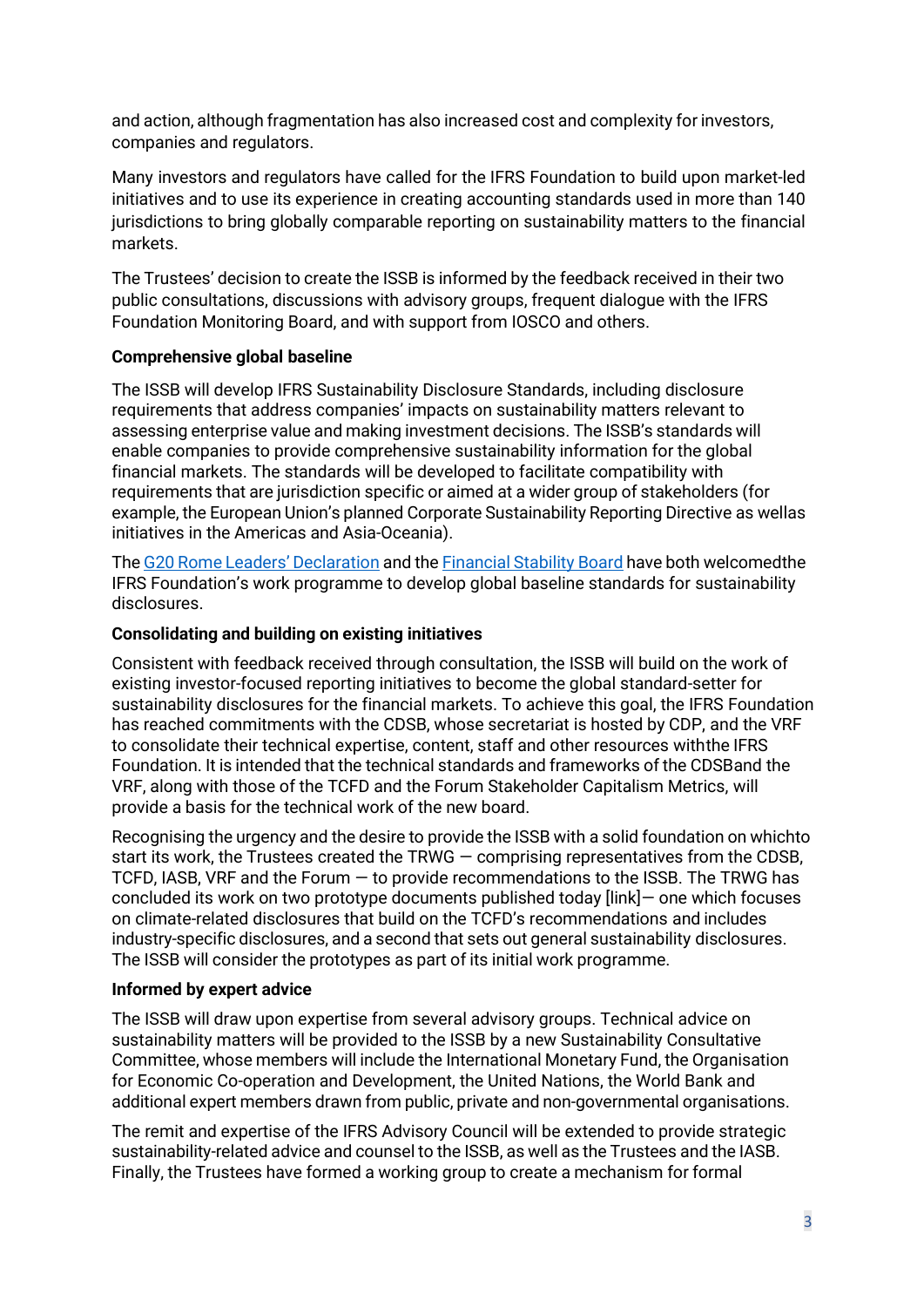engagement on standard-setting between the ISSB and jurisdictional representatives, including from emerging markets (similar to the Accounting Standards Advisory Forum,which fulfils this role for the IASB).

The Foundation intends to leverage the existing CDSB and VRF advisory groups, which include investors and other experts who have demonstrated long-standing support for improved sustainability disclosure. As well, the Forum's private sector coalition will be engaged. The Foundation also intends to use the International Integrated Reporting Council to provide advice on establishing connectivity between the work of the IASB and the ISSB viathe fundamental concepts and guiding principles of integrated reporting.

#### **Global footprint**

The ISSB will have a global and multi-location presence. All regions—the Americas, Asia- Oceania and EMEA (Europe, the Middle-East and Africa)—will be covered. Engagement withdeveloping and emerging economies will be an important priority.

Offices in Frankfurt (the seat of the Board and the office of the Chair) and in Montreal will be responsible for key functions supporting the new Board and deeper co-operation with regional stakeholders. Offices in San Francisco, following the consolidation with the VRF, and London will also provide technical support and platforms for market engagement and deeper cooperation with regional stakeholders.

Based on expressions of interest received, the IFRS Foundation will engage without delay with Frankfurt and Montreal to make the necessary arrangements to enable the ISSB to commence work early in 2022. Further discussions will continue with proposals for offices from Beijing and Tokyo to finalise the new Board's footprint in the Asia Oceania region. Timely actions are needed to respect the urgency expressed by IOSCO and other important stakeholders.

#### **Next steps**

The Trustees are at advanced stages in appointing a Chair and Vice-Chair(s) to the ISSB. The Trustees will commence shortly a search for the additional board positions, up to the full complement of 14 members.

The ISSB's work is expected to commence as soon as the Chair and Vice-Chair(s) have been appointed and to begin with public consultations to inform the ISSB's work plan and on proposals informed by recommendations from the TRWG. Following these consultations, the ISSB's work will follow the IFRS Foundation's rigorous due process, including public discussions by the ISSB of feedback received to the consultations and possible improvements to the proposals prior to their finalisation as standards. The entire process will be overseen by the Trustees' Due Process Oversight Committee.

Erkki Liikanen, Chair of the IFRS Foundation Trustees, said:

*'Sustainability, and particularly climate change, is the defining issue of our time. To properly assess related opportunities and risks, investors require high-quality, transparent and globally comparable sustainability disclosures that are compatible with the financial statements. Establishing the ISSB and building on the innovation and expertise of the CDSB, the Value Reporting Foundation and others will provide the foundations to achieve this goal.'*

Mary Schapiro, Head of the TCFD Secretariat, said:

*'Development of the ISSB's global baseline will deliver transformative change in sustainability disclosures for the financial markets. The TCFD welcomes the formation*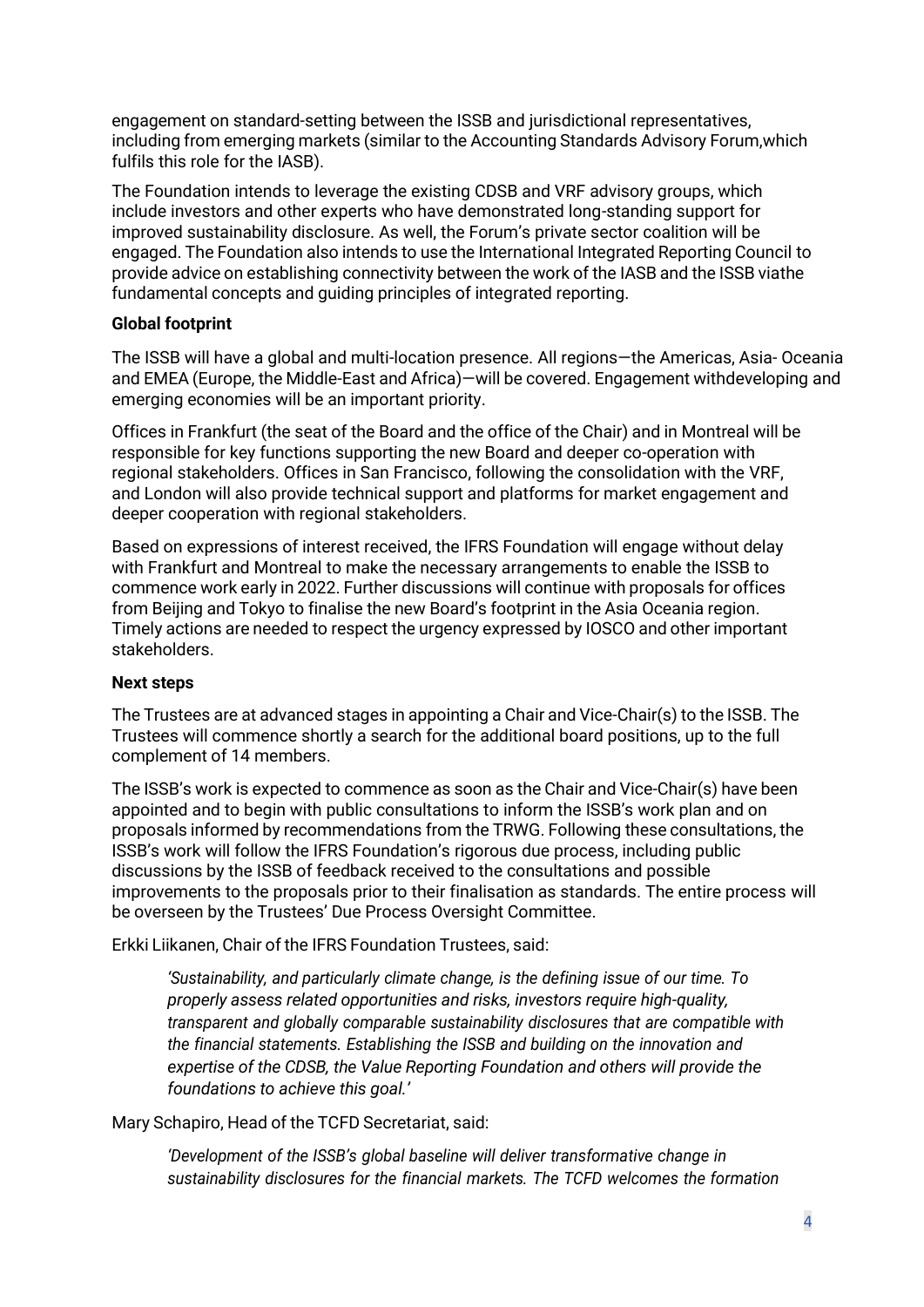*of the ISSB, which builds upon the foundation of the globally accepted TCFD framework and the work of an alliance of sustainability standard setters. The ISSB represents a major step forward in establishing consistent, comparable global reporting standards.'*

Richard Sexton and Robert K Steel, Co-Chairs of the Value Reporting Foundation Board, commented:

*'Today's announcement is a reflection of the changed world we live in - a world in which sustainability and long-term thinking are increasingly at the heart of business and investor decision-making. This is a transformation that both the IIRC and SASB helped lead, made possible by the many thousands of stakeholders who volunteeredtime and offered resources to develop the Integrated Thinking Principles, Integrated Reporting Framework and SASB Standards that are today used by businesses and investors around the world. The Value Reporting Foundation Board believes the consolidation announced today will help deliver effective disclosures to drive global sustainability performance. We count on your continued collaboration as we embark on this exciting next step.'*

Richard Samans, Chairman of CDSB, and Paul Simpson, CEO of CDP said:

*'CDP pioneered environmental disclosure twenty years ago and has hosted CDSB sinceits formation in 2007. CDSB's global partnership of business and environmental organisations supported by the international accounting community was formed to create a generallyaccepted framework for corporate reporting of material climate, environmental and social information to investors and regulators.*

*We are delighted that the IFRS Foundation is forming the ISSB to drive forward the development of global standards for sustainability-related financial disclosures. The ISSB's integration of CDSB will ensure that the new board has a strong foundation andcan move rapidly building on existing best practice. CDP looks forward to supporting the ISSB process with its global market led environmental disclosure mechanism and expertise on data.'*

Klaus Schwab, Founder and Executive Chairman of the World Economic Forum, said:

*'Creating long-term value requires both a focus on financial and sustainability performance. This means we need tools for measuring sustainability performance just as we have for financial performance. The World Economic Forum and its private sector coalition made a contribution on this front, proposing a core set of 'Stakeholder Capitalism Metrics'. We are pleased that this effort will provide a basis for the technical work of the ISSB. We look forward to continuing our partnership with the IFRS Foundation in support of the ISSB, during its establishment and as it delivers on its historical mandate.'*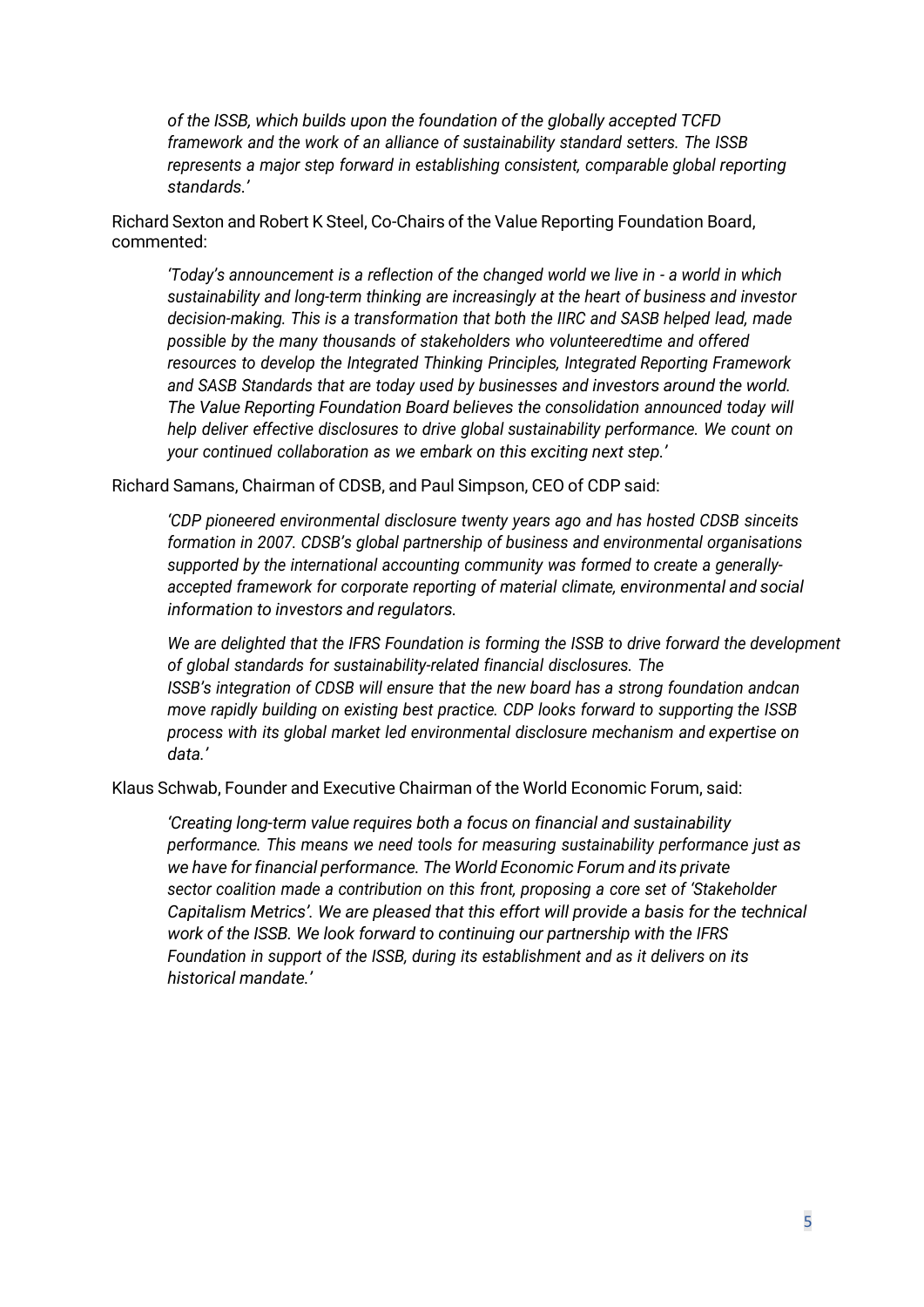IFRS Foundation Trustee Chair Erkki Liikanen will announce the ISSB as part of the COP26 Finance Day Presidency event: 'A Financial System for Net Zero' which begins at 10:15 GMT on 3 November 2021. The event will be livestreamed and available to watch on the [COP26](https://unfccc-cop26.streamworld.de/webcast/presidency-event-a-financial-system-for-net-zero) [website.](https://unfccc-cop26.streamworld.de/webcast/presidency-event-a-financial-system-for-net-zero)

The IFRS Foundation will also be hosting its own live broadcast at 14:30 GMT on 3 November, providing further information about the proposed ISSB. The event will be livestreamed on our site and via the IFRS Foundation's [LinkedIn](https://www.linkedin.com/company/ifrs-foundation/) and [YouTube](https://www.youtube.com/user/IFRSFoundation) channels.

END

#### **Notes to editors**

The IFRS Foundation Trustees carried out two rounds of global public consultation, which confirmed an urgent demand for global sustainability disclosure standards and extensive support for the Foundation to play a role in developing such standards. The Trustees have today published a revised *Constitution* to facilitate the formation of the ISSB and a feedback statement [link] summarising 177 comment letters received during the Trustees' second consultation.

### **Media contacts**

**IFRS Foundation:** Kirstina Reitan, Head of Communications Email: [kreitan@ifrs.org,](mailto:kreitan@ifrs.org) Mob: +44 7894 573721

**CDSB:** Patrick Hanrahan, Head of Communications, CDSB Email: [Patrick.Hanrahan@cdsb.net,](mailto:Patrick.Hanrahan@cdsb.net) Mob.: +44 (0) 792 9414191

**VRF:** Europe: Katie Riminton, FleishmanHillard [katie.riminton@fleishmaneurope.com](mailto:katie.riminton@fleishmaneurope.com) Mob: +32 4 78 70 19 83. Other regions: Taylor Fenske, Stern Strategy: [Tfenske@sternstrategy.com](mailto:Tfenske@sternstrategy.com) Mob: +1 973-477-4983

#### **About the IFRS Foundation**

The IFRS Foundation is an independent, not-for-profit organisation, overseen by a Monitoring Board of public authorities. Its vision of a single set of global financial reporting standards is supported by G20 leaders and other international organisations with responsibility for the global financial system.

The mission of the IFRS Foundation is to develop IFRS Standards that bring transparency, accountability and efficiency to financial markets around the world, fostering trust, growth and long-term financial stability. The International Accounting Standards Board is the independent standard-setting body of the IFRS Foundation, made up of experts from diverse professional and geographical backgrounds. IFRS Standards are required by over 140 countries globally.

For detailed information on the organisation's structure, standard-setting and the adoptionof IFRS Standards, visit [www.ifrs.org.](http://www.ifrs.org/)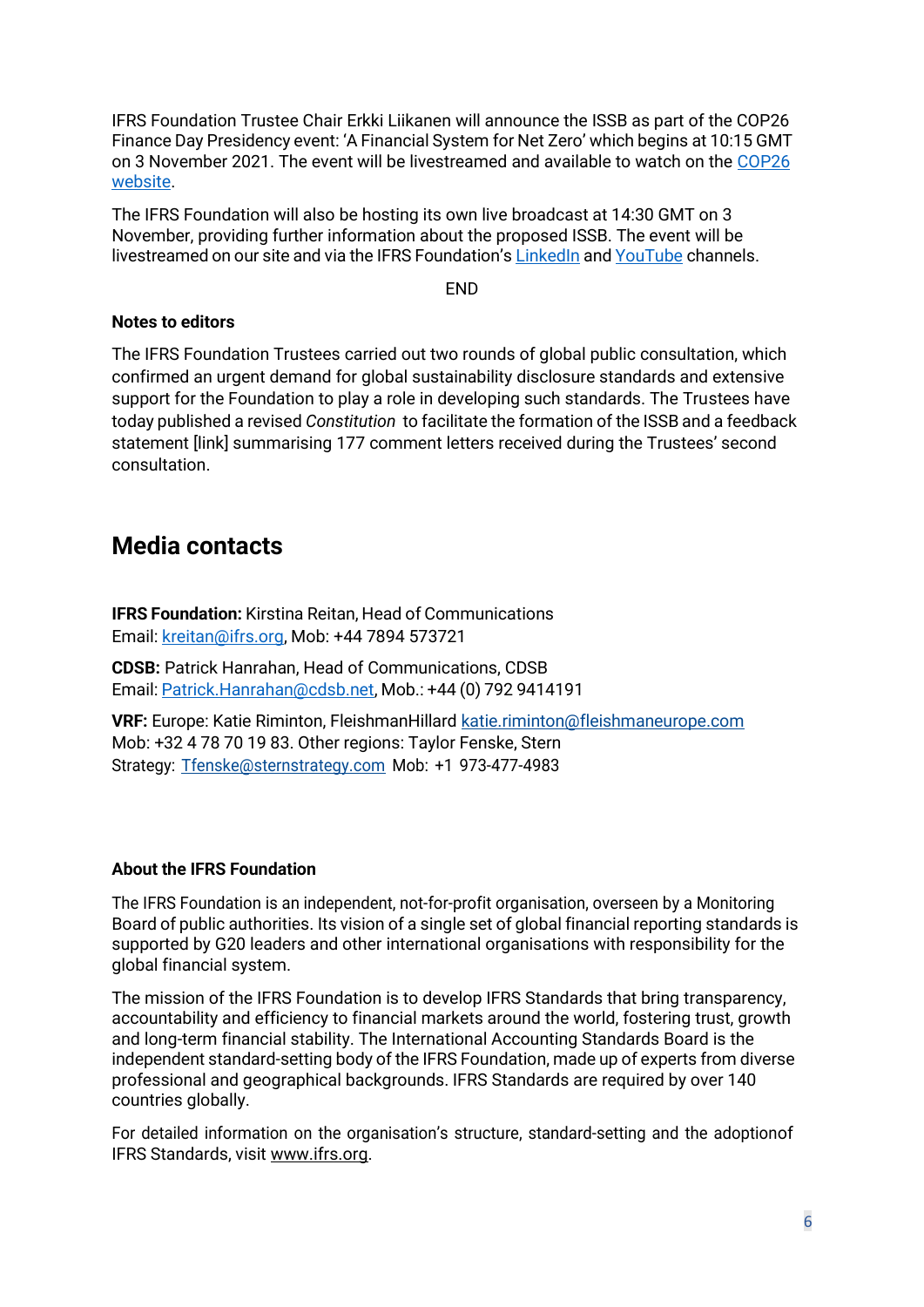#### **About the Climate Disclosure Standards Board and CDP**

The Climate Disclosure Standards Board (CDSB) is an international consortium of business and environmental NGOs, hosted by CDP. We are committed to advancing and aligning the global mainstream corporate reporting model to equate natural and social capital with financial capital.

We do this by offering companies a framework for reporting environment- and [social-related](https://protect-eu.mimecast.com/s/6GdoCnRv9TyXM2U9uVKQ?domain=dev-cdsb.pantheonsite.io) [information](https://protect-eu.mimecast.com/s/6GdoCnRv9TyXM2U9uVKQ?domain=dev-cdsb.pantheonsite.io) with the same rigour as financial information. In turn this helps them to provide investors with decision-useful environmental information via the mainstream corporate report, enhancing the efficient allocation of capital. Regulators have also benefited from CDSB's compliance-ready materials.

CDP is a global non-profit that runs the world's environmental disclosure system for companies, cities, states and regions. CDP pioneered using capital markets and corporate procurement to motivate companies to disclose their environmental impacts. Over 14,000 organizations around the world disclosed data through CDP in 2021, including more than 13,000 companies worth over 64% of global market capitalization. Fully TCFD aligned, CDP holds the largest environmental database in the world, and CDP scores are widely used to drive investment and procurement decisions towards a zero carbon, sustainable and resilient economy.

#### **About the Value Reporting Foundation**

The Value Reporting Foundation is a global nonprofit organization that offers a comprehensive suite of resources designed to help businesses and investors develop a shared understanding of enterprise value — how it is created, preserved or eroded over time.

The resources - including Integrated Thinking Principles, the Integrated Reporting Framework, and SASB Standards - are already adopted in over 70 countries. They comprise the 21st century market infrastructure needed to develop, manage and communicate strategy that creates long-term value and drives improved performance. To learn more, visit [www.valuereportingfoundation.org](file:///C:/Users/JulietMarkham/AppData/Local/Microsoft/Windows/INetCache/Content.Outlook/CTHWPRQ9/www.valuereportingfoundation.org)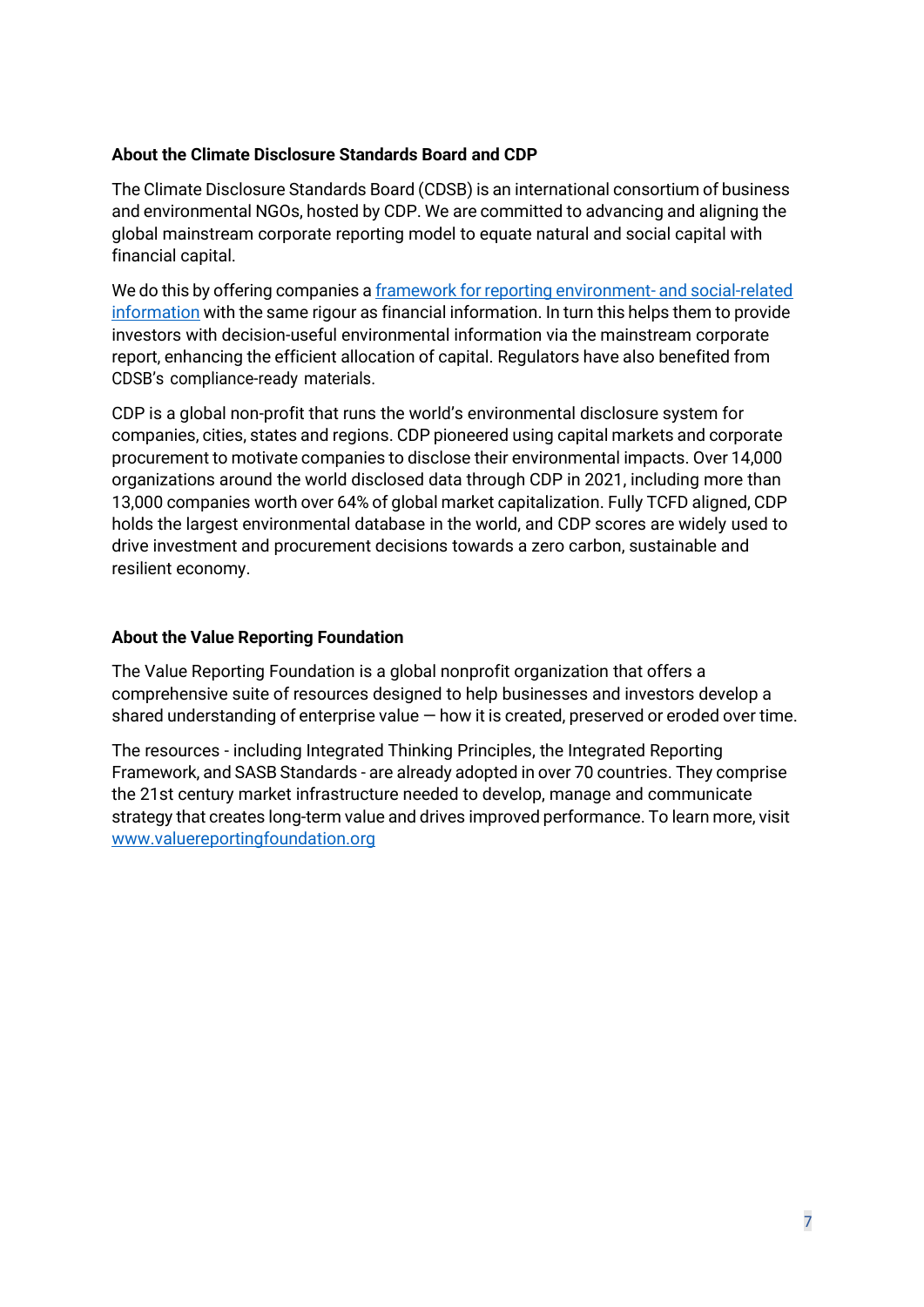## **Frequently asked questions**

#### **Who is the IFRS Foundation and how does it serve the public interest?**

The IFRS Foundation is a not-for-profit organisation created in 2001. It serves the public interest by developing globally accepted reporting standards that meet investors and other capital market participants' need for transparent and comparable information to make economic decisions.

Within the IFRS Foundation, the International Accounting Standards Board (IASB) is responsible for IFRS Accounting Standards—required for use by more than 140 jurisdictions around the world. The newly announced International Sustainability Standards Board (ISSB) will set IFRS Sustainability Disclosure Standards.

The IFRS Foundation Trustees are responsible for the organisation's strategy, governanceand oversight. In turn, they are accountable to a Monitoring Board of capital market authorities responsible for corporate reporting in their jurisdictions, which provides public accountability.



#### **What is the International Sustainability Standards Board and what is its remit?**

The Trustees announced the formation of the International Sustainability Standards Board (ISSB) on 3 November 2021 at COP26 in Glasgow. The ISSB will develop—in the public interest—standards that result in a high quality, comprehensive global baseline of sustainability disclosures focused on the needs of investors and the financial markets.

The intention is for the ISSB's standards to cover important sustainability topics (environmental, social, governance—ESG) on which investors want information. It will begin with climate, due to the urgent need for information on climate-related matters. It is also the intention that the ISSB will develop both thematic and industry-based requirements.

The ISSB will build on the work of existing investor-focused reporting initiatives, includingthe Climate Disclosure Standards Board, the Task Force for Climate-related Financial Disclosures (TCFD), the Value Reporting Foundation's Integrated Reporting Framework and SASB Standards, and the World Economic Forum's Stakeholder Capitalism Metrics, to become the global standard-setter for sustainability disclosures for the financial markets.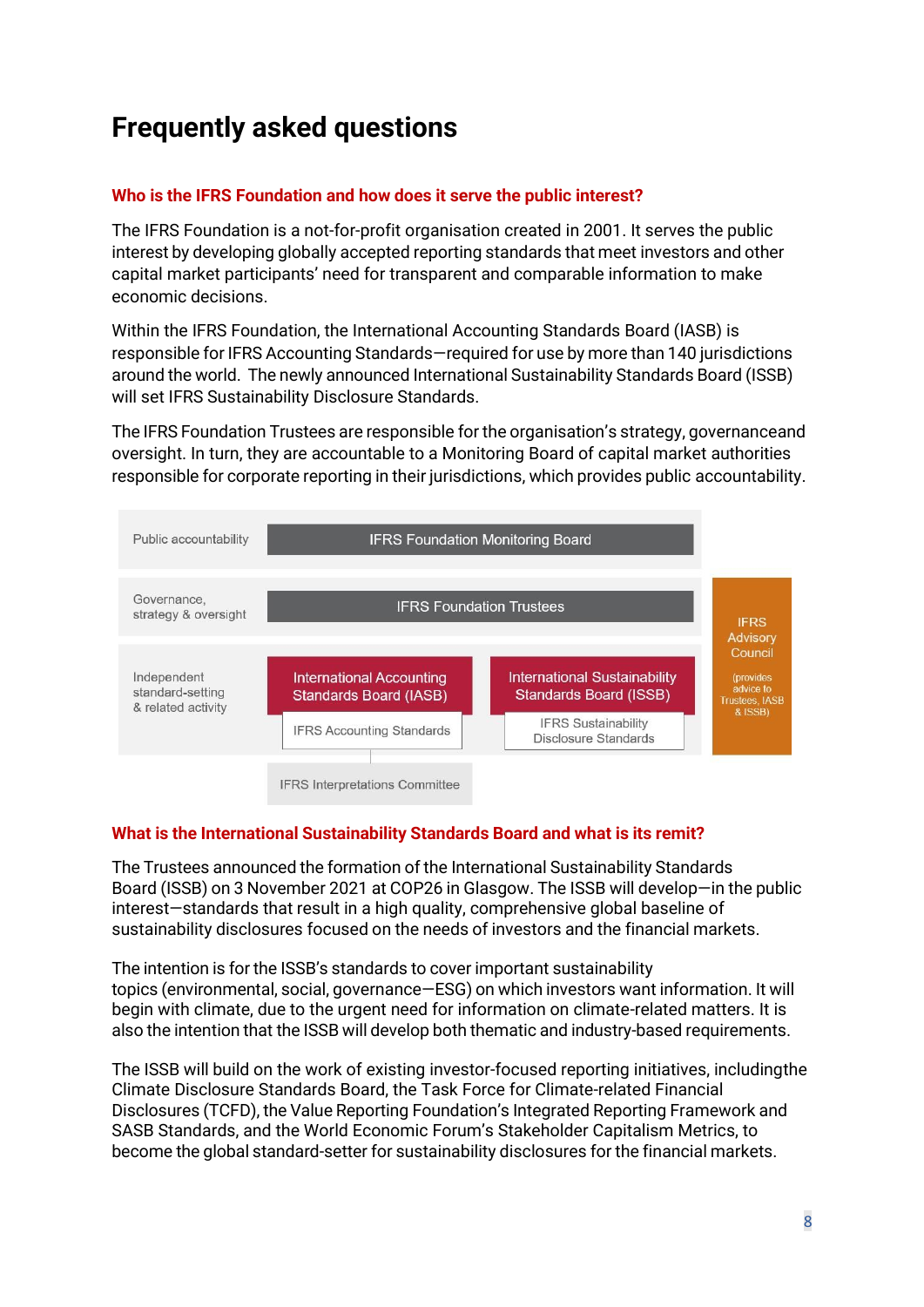#### **How will the IASB and the ISSB work together?**

The ISSB will work in close cooperation with the IASB, ensuring connectivity and compatibility between IFRS Accounting Standards and the ISSB's standards—IFRS Sustainability Disclosure Standards. Each board will be independent, and their standards will complement each other to provide investors and other capital market participants with comprehensive information to meet their needs.

The Foundation also intends to use the IIRC Council to provide advice on establishing connectivity between the work of the IASB and the ISSB via the fundamental concepts and guiding principles of integrated reporting.

#### **How does the ISSB fit in with other organisations developing sustainability reporting standards?**

The main investor-focused sustainability and integrated reporting organisations and initiatives have been working jointly for the past six months as part of the Technical Readiness Working Group (TRWG), which was created by the IFRS Foundation Trustees to enable the ISSB to build on existing initiatives and give the ISSB a 'running start'. This work has been supported by the International Organization for Securities Commissions (IOSCO).

The members of the TRWG are the Climate Disclosure Standards Board (CDSB), the IASB, the Task Force for Climate-related Disclosures (TCFD), the Value Reporting Foundation (VRF—which brought together the Integrated Reporting Framework and SASB Standards) and the World Economic Forum (WEF).

The Trustees announced on 3 November that the IFRS Foundation, the CDSB and the VRF have reached commitments with the CDSB, whose secretariat is hosted by CDP, and the VRF to consolidate their technical expertise, content, staff and other resources with the IFRS Foundation. The TCFD and WEF fully support the formation of the ISSB.

The TRWG has worked on recommendations for the ISSB. This work includes consolidating and enhancing key aspects of TRWG members' content to develop two unified prototypes that provide recommendations for consideration by the ISSB of potential climate and general disclosure requirements.

#### **When will the ISSB issue the climate disclosure standard and which items will it focus on next?**

The ISSB will work at pace to meet the urgent demand for transparent and comparable reporting on climate matters. The first step will be for the ISSB to consider the TRWG's recommendations, including the recommendations in the prototypes .

The expectation is that the ISSB will carry out a thorough public consultation on a timely basis in 2022 to give all stakeholders across the world an opportunity to provide feedback both on the new board's first proposed standards and on which items should be on the ISSB's initial work plan. This includes consideration of work on both thematic and industry-based requirements.

Consistent with the approach taken by the IASB, feedback to this consultation will be discussed in public by the ISSB before any requirements and the work plan is finalised. The process will be overseen by the Trustees' Due Process Oversight Committee.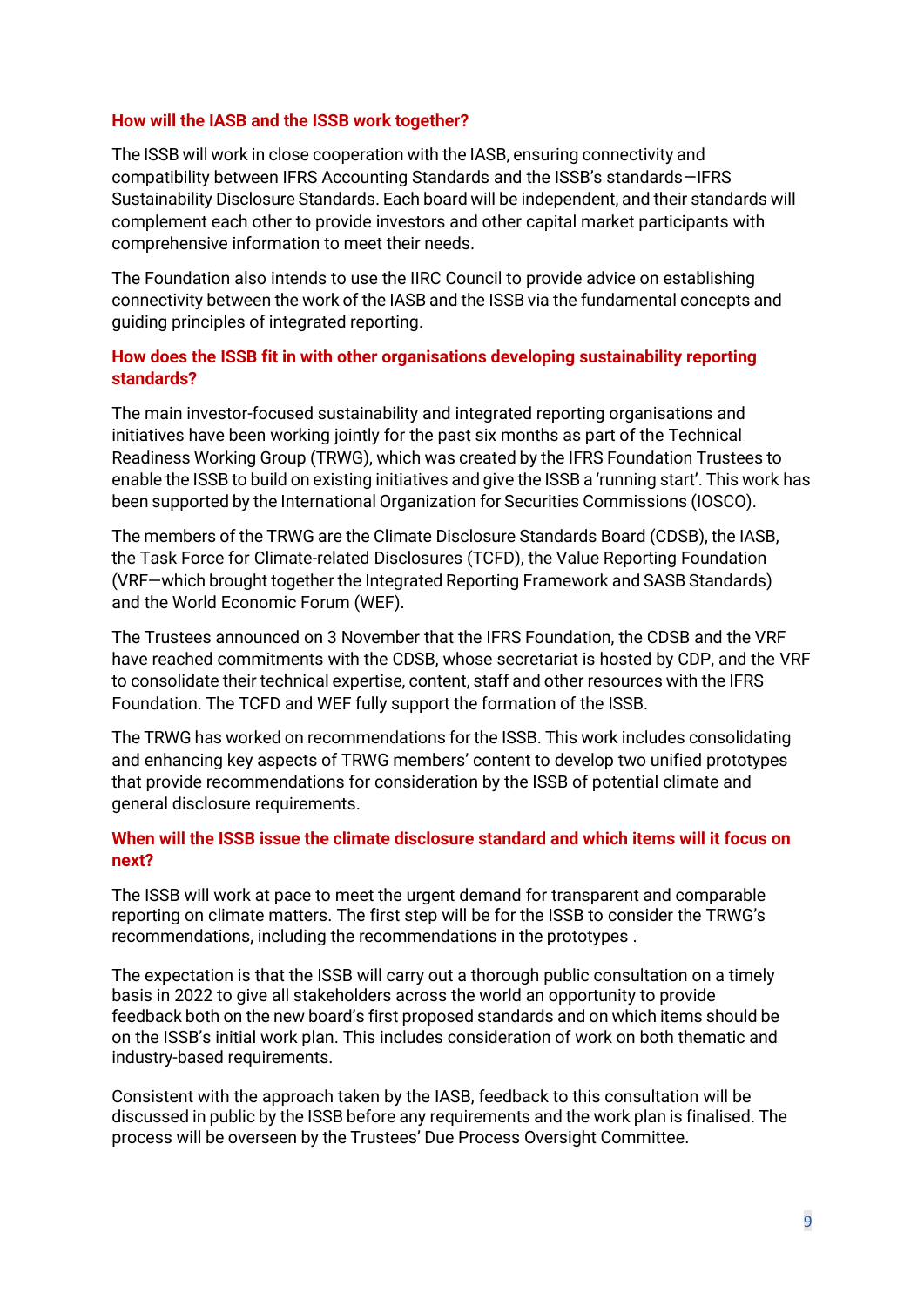#### **Will the ISSB's standards be mandatory for companies to use? How will the standards work alongside jurisdictional initiatives?**

The G20 Leaders have welcomed the IFRS Foundation's work programme to develop a global baseline for sustainability disclosure.

The ISSB will develop standards that provide a comprehensive global baseline of sustainability disclosures and develop the standards in such a way that they can be mandated and combined with jurisdiction-specific requirements or requirements aimed at meeting the information needs of broader stakeholder groups beyond investors. Consistent with the approach taken for the IASB's Accounting Standards, it is for jurisdictional authorities to decide whether to mandate use of the ISSB's standards.

It is expected there will be a great deal of overlap between the information needs of investors and broader stakeholder groups on sustainability matters. However, the focus ofthe ISSB will be on meeting investors' needs, as the Foundation's remit and expertise is to set standards that provide information for the capital markets.

The ISSB will engage with a range of stakeholders in its standard-setting, including jurisdictions. The Trustees have established a working group to create a mechanism for formal engagement on standard-setting between the ISSB and jurisdictional representatives, including those from emerging markets.

#### **How will the ISSB's standards approach materiality?**

The IFRS Foundation's focus is on meeting the information needs of investors. The intentionis for the ISSB to develop standards that will require companies to provide all material information related to significant sustainability matters that are relevant to investors' decision-making, including thematic and industry-based requirements. The information needed by investors about the effects of sustainability extends beyond information included in the financial statements. Such information would include forwardlooking sustainability matters that are reasonably possible to affect enterprise value creation, preservation or erosion over the short, medium and long term—which therefore would impact investors' investment decisions.

#### **What should companies reporting, or preparing to report, using existing sustainability disclosure guidance do in the period before the ISSB's standards are issued?**

Companies should continue using the voluntary frameworks and guidance as appropriate. Because the ISSB's standards will build on existing frameworks and guidance, efforts put into reporting on sustainability matters now is expected to help companies implement the ISSB's standards in the future. The standards and frameworks of TRWG members, which are relevant for this purpose are:

- TCFD [Recommendations](https://www.fsb-tcfd.org/recommendations/)
- CDSB [Framework](https://www.cdsb.net/what-we-do/reporting-frameworks/environmental-information-natural-capital)
- Integrated Reporting [Framework](https://www.integratedreporting.org/resource/international-ir-framework/)
- SASB [Standards](https://www.sasb.org/standards/download/)
- WEF [Stakeholder](https://www.weforum.org/stakeholdercapitalism/our-metrics) Capitalism Metrics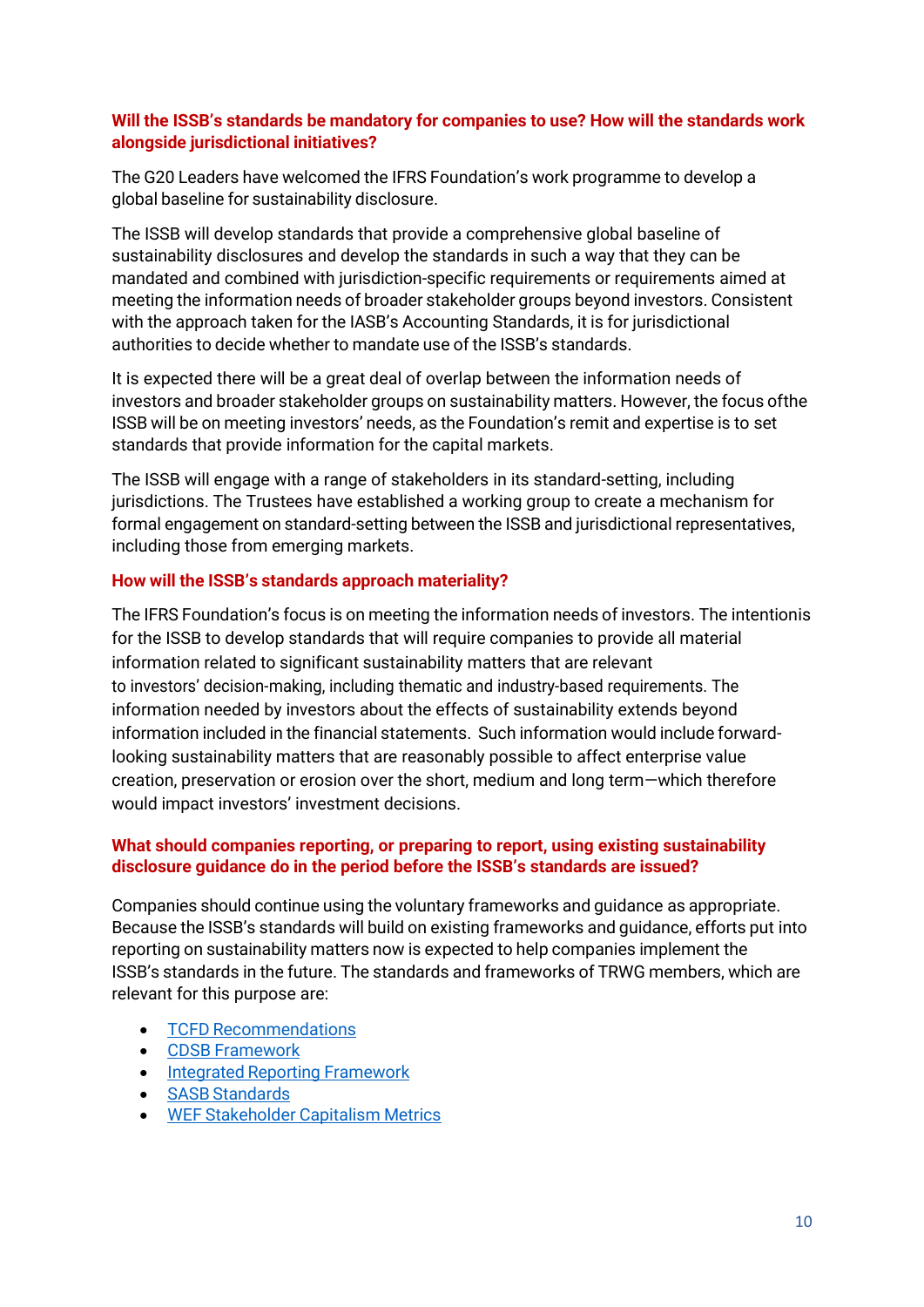#### **Who will be the Chair and members of the ISSB?**

The Trustees are at advanced stages in appointing the Chair and Vice-Chair(s) of the ISSB and will commence shortly the search for the other ISSB members. The ISSB will comprise14 members from across the world with a mix of professional perspectives, including investors and preparers.

#### **Where will the ISSB be based?**

The ISSB will have a global and multi-location presence. All regions—the Americas, Asia- Oceania and EMEA (Europe, the Middle-East and Africa)—will be covered. Engagement withdeveloping and emerging economies will be an important priority.

Offices in Frankfurt (the seat of the Board and the office of the Chair) and in Montreal will be responsible for key functions supporting the new Board and deeper co-operation with regional stakeholders. Offices in San Francisco, following the consolidation with the VRF, and London will also provide technical support and platforms for market engagement and deeper cooperation with regional stakeholders.

Based on expressions of interest received, the IFRS Foundation will engage without delay with Frankfurt and Montreal to make the necessary arrangements to enable the ISSB to commence work early in 2022. Further discussions will continue with proposals for offices from Beijing and Tokyo to finalise the new Board's footprint in the Asia Oceania region. Timely actions are needed to respect the urgency expressed by IOSCO and other important stakeholders.

Engagement with developing and emerging economies will be an important priority.

### **Social media**

Please welcome the announcement via your social media channels:

### **IFRS Foundation announces ISSB** & consolidation with CDSB and VRF







IN PARTNERSHIP WITH ITALY